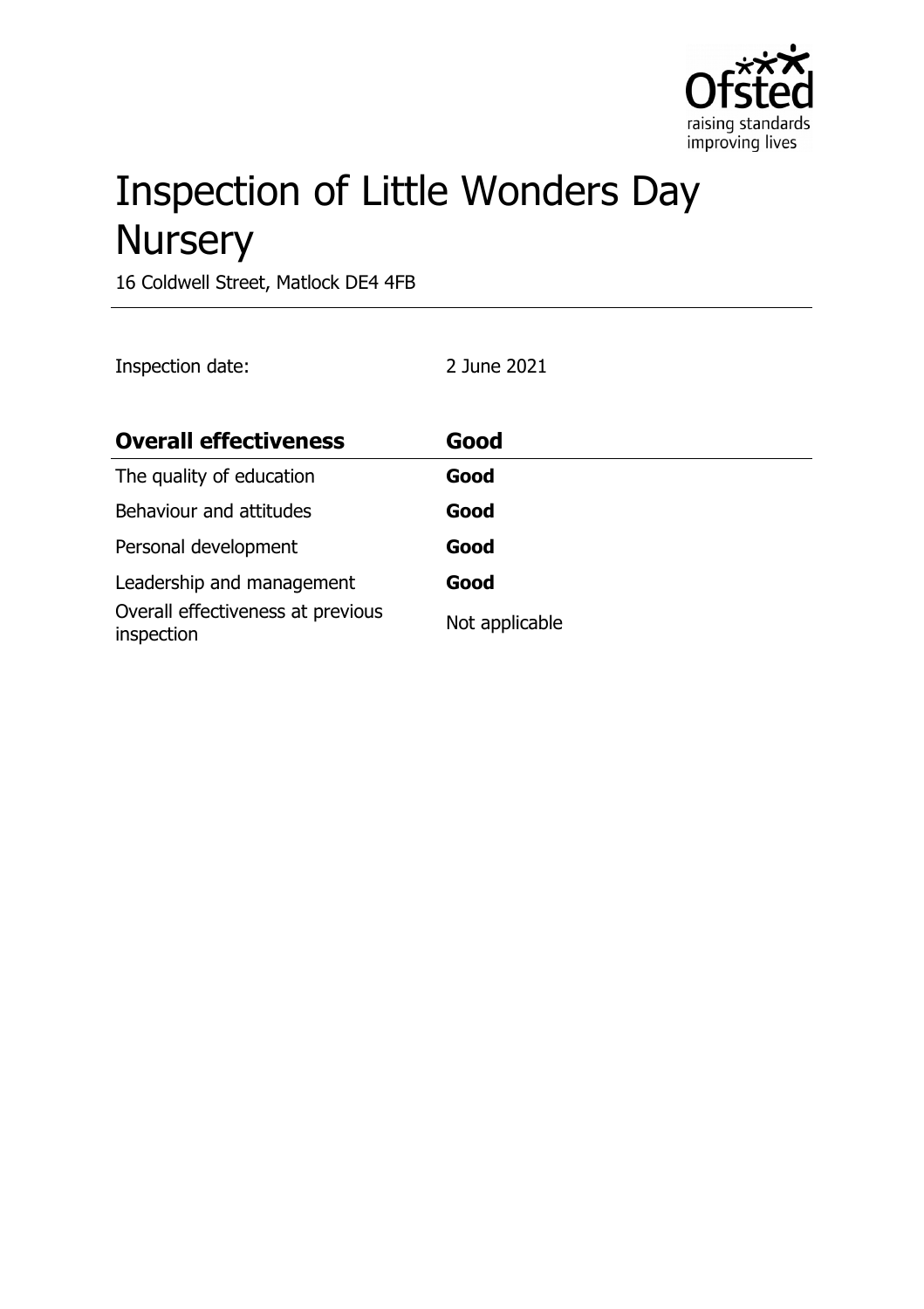

# **What is it like to attend this early years setting?**

#### **The provision is good**

Children are happy, settled and safe in this homely nursery. They are confident and use their independent skills well. Children move around the nursery and choose what they want to play with. This is evident as older children choose to play with the 'jumping frog game'. They learn how to press the frog to make it jump, and scream with delight as it pops up. They excitedly make frog sounds and jump around like a frog, thoroughly enjoying their learning.

Staff have high expectations of children and build on what they already know. They provide children with interesting opportunities to develop their curiosity to enhance their learning. Toddlers explore paint. They giggle as they swirl and dab the paint around the paper with a paintbrush. They use their small-muscle skills well and strengthen their hands for early writing, as they make circular marks.

Children behave well and show positive attitudes towards their learning. They thoroughly enjoy spending time looking at books and sit together in the cosy book area. Older children talk and retell the stories they have heard. They know all about a going through a river to find a bear and a monster with long tusks.

#### **What does the early years setting do well and what does it need to do better?**

- $\blacksquare$  The manager and staff work closely together to ensure they provide high levels of care for children. Staff are supported by the manager. They attend online training opportunities. For example, they have recently taken part in essential training such as first aid and safeguarding training, to contribute to keeping children safe. Staff have regular meetings and supervision meetings with their manager. However, these meetings do not consider how to raise the quality of speaking skills in the toddler room.
- $\blacksquare$  The manager has established a curriculum that builds on children's interests, curiosity and what they already know and can do. Staff have a secure understanding of child development. They plan a wide range of activities which follow children's ideas and engage them in play. However, some staff working with the older children do not always extend children's learning. This means children are not given extra challenge in their learning in order for them to make exceptional progress.
- Parents no longer enter into the nursery due to the COVID-19 (coronavirus) pandemic. Staff have adapted how they communicate with parents, so parents know how their children are progressing in their learning. Staff have introduced a software programme and send home observations and photographs of what children have done. This provides parents with information about their child and gives them the opportunity to comment on what the children have done at home. This results in an effective two-way partnership to help children's care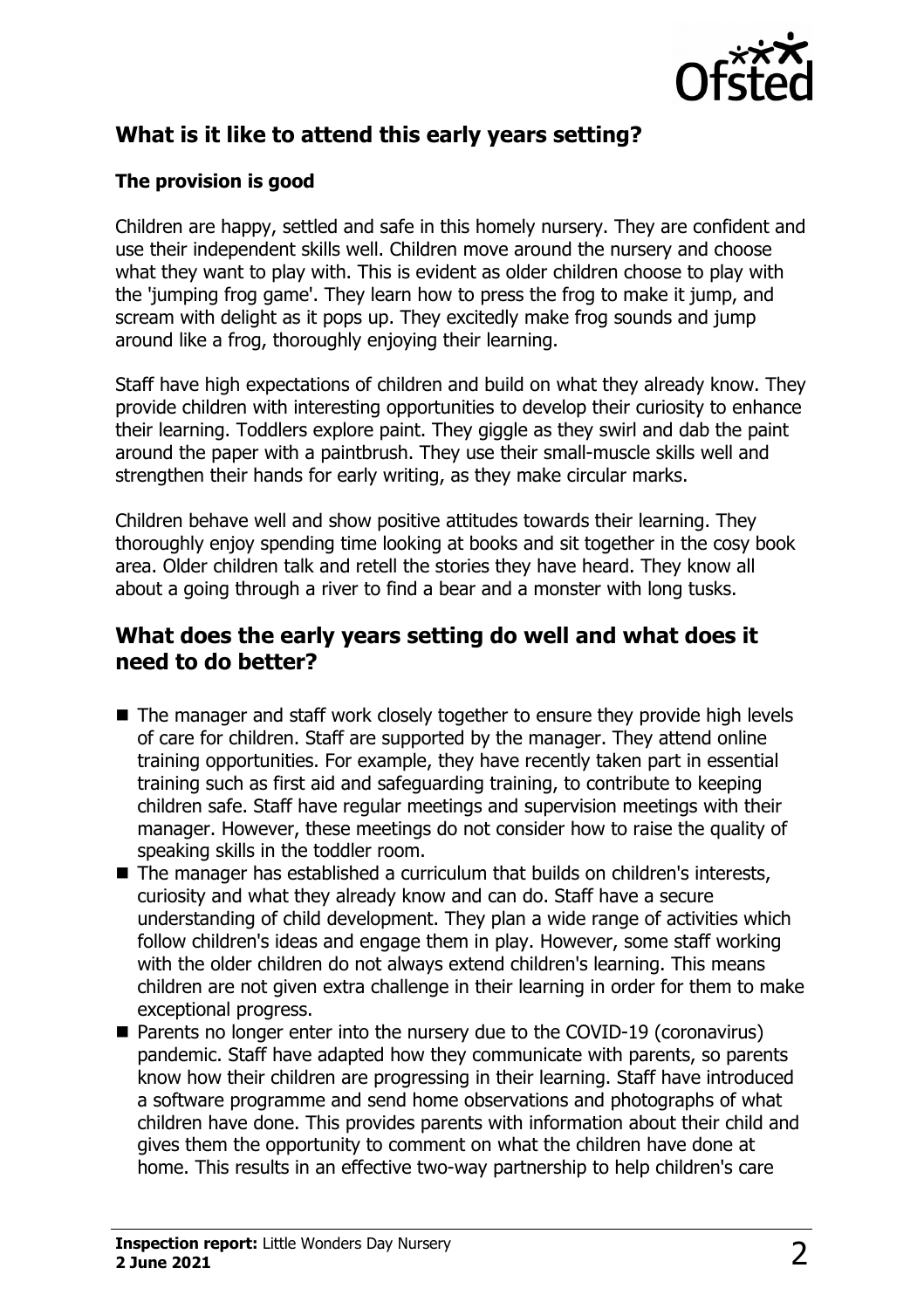

and learning.

- $\blacksquare$  The manager and staff gather information from parents when children first start at the nursery. This helps them to build on children's experiences from home. For example, they found that few children were learning about planting and growing. Staff therefore taught the children about how plants grow by introducing a herb garden. Children take part in activities such as planting the herbs and looking after the plants by watering them. This in turn means children are learning about living things and what they need to grow.
- $\blacksquare$  Staff provide opportunities to help develop problem-solving. This is evident as older children take part in building towers. Children decide how to make the tower balance and place the bricks one by one accurately. They recall what they have done and transfer these skills to their outside play. Together, children build a train and solve where they are going to have the engine and the seats for the passengers.
- $\blacksquare$  The key-person system is effective and ensures children build secure and confident bonds with staff and their peers. Staff promote children's behaviour effectively. They are good role models and teach children well about taking turns and sharing. For example, children wait patiently for their turn to fetch their lunch and pour their drinks.
- $\blacksquare$  Children learn the importance of healthy lifestyles and good oral hygiene. They learn about the dentist as they role play and pretend to put toothpaste on their brushes and clean their teeth. Staff provide freshly cooked, healthy meals that are tailored to children's dietary requirements and preferences. Children enjoy healthy snacks and learn how to cut fruit safety.

## **Safeguarding**

The arrangements for safeguarding are effective.

The manager and staff understand their responsibilities to protect children from harm and keep them safe. They have a secure knowledge of the signs of child abuse and a broad understanding of wider safeguarding issues. They know what to do and who to contact if they have a concern about a child's welfare. The manager has robust recruitment and induction procedures. She completes rigorous checks to ensure that only those suitable to work with children do so. Staff check their rooms to ensure all hazards are removed, to enable children to play in a safe environment.

#### **What does the setting need to do to improve?**

#### **To further improve the quality of the early years provision, the provider should:**

 $\blacksquare$  strengthen the supervision of staff, so that staff working with the younger children receive coaching which has a consistent focus on improving the way they teach speaking skills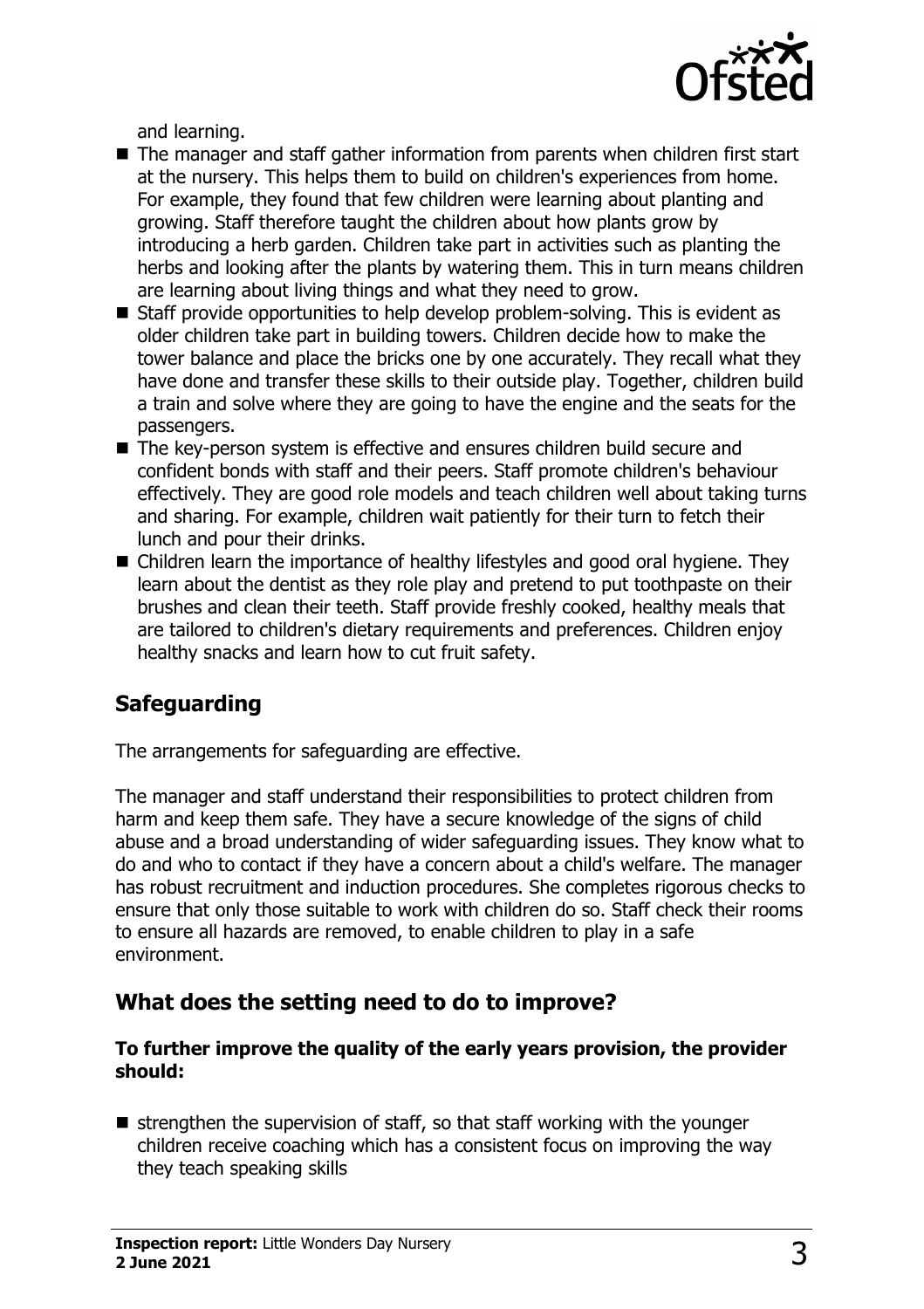

 $\blacksquare$  increase the level of extra challenge in older children's learning to fully support their progress to the highest level.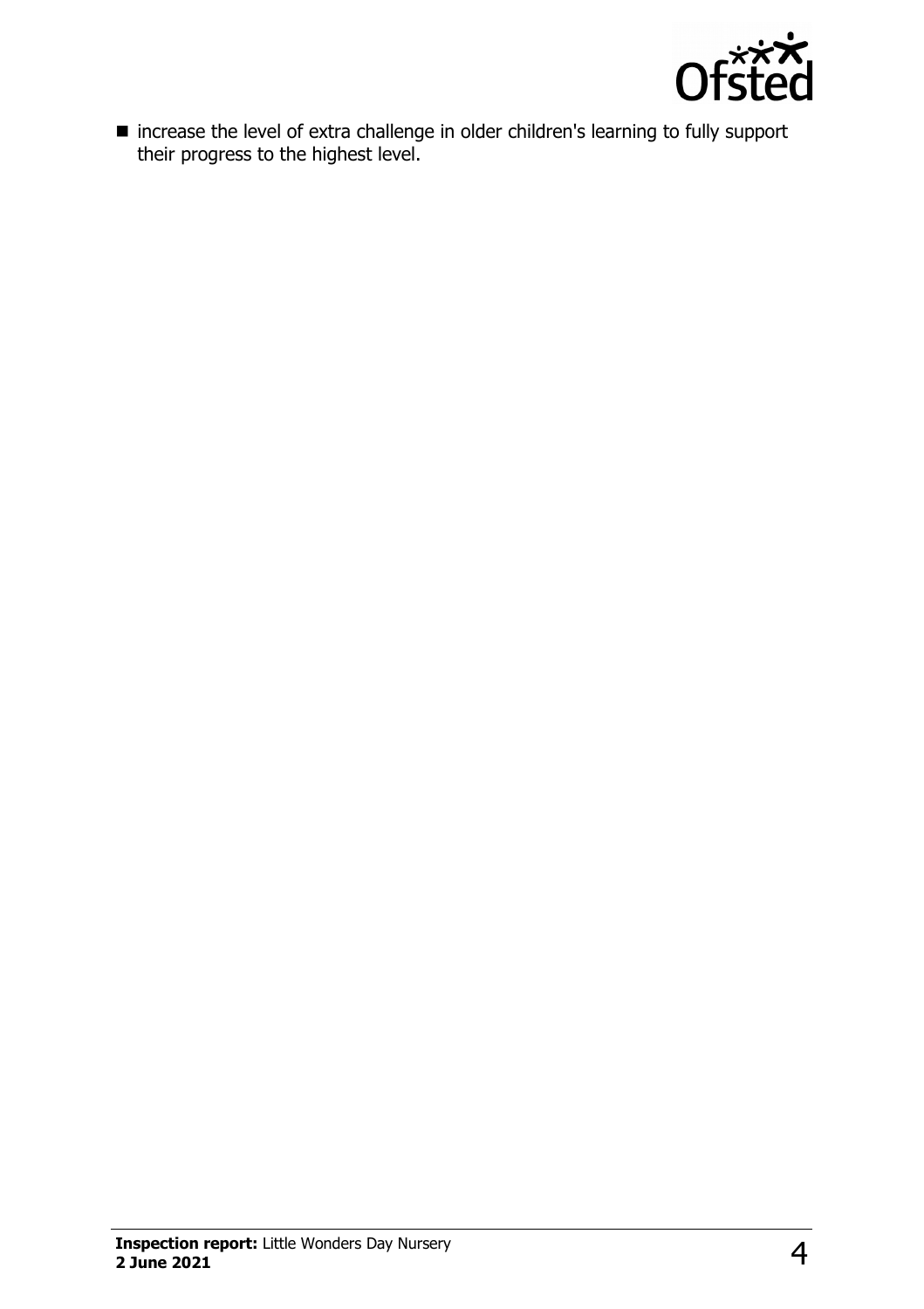

| <b>Setting details</b>                         |                                                        |
|------------------------------------------------|--------------------------------------------------------|
| Unique reference number                        | EY555865                                               |
| <b>Local authority</b>                         | Derbyshire                                             |
| <b>Inspection number</b>                       | 10190643                                               |
| <b>Type of provision</b>                       | Childcare on non-domestic premises                     |
| <b>Registers</b>                               | Early Years Register, Compulsory Childcare<br>Register |
| Day care type                                  | Full day care                                          |
| Age range of children at time of<br>inspection | $1$ to $4$                                             |
| <b>Total number of places</b>                  | 30                                                     |
| Number of children on roll                     | 36                                                     |
| Name of registered person                      | <b>KSD Global Limited</b>                              |
| Registered person unique<br>reference number   | RP555864                                               |
| <b>Telephone number</b>                        | 01629826079                                            |
| Date of previous inspection                    | Not applicable                                         |

#### **Information about this early years setting**

Little Wonders Day Nursery re-registered in 2018 after being bought by KSD Global Limited. The nursery employs six members of childcare staff. Of these, all hold appropriate early years qualification at level 3, and the manager has a management qualification. The nursery opens from Monday to Friday, all year round, except for bank holidays and one week at Christmas. Sessions are from 7.45am until 6pm. The nursery provides funded early education for three- and four-year-old children.

## **Information about this inspection**

**Inspector** Jan Hughes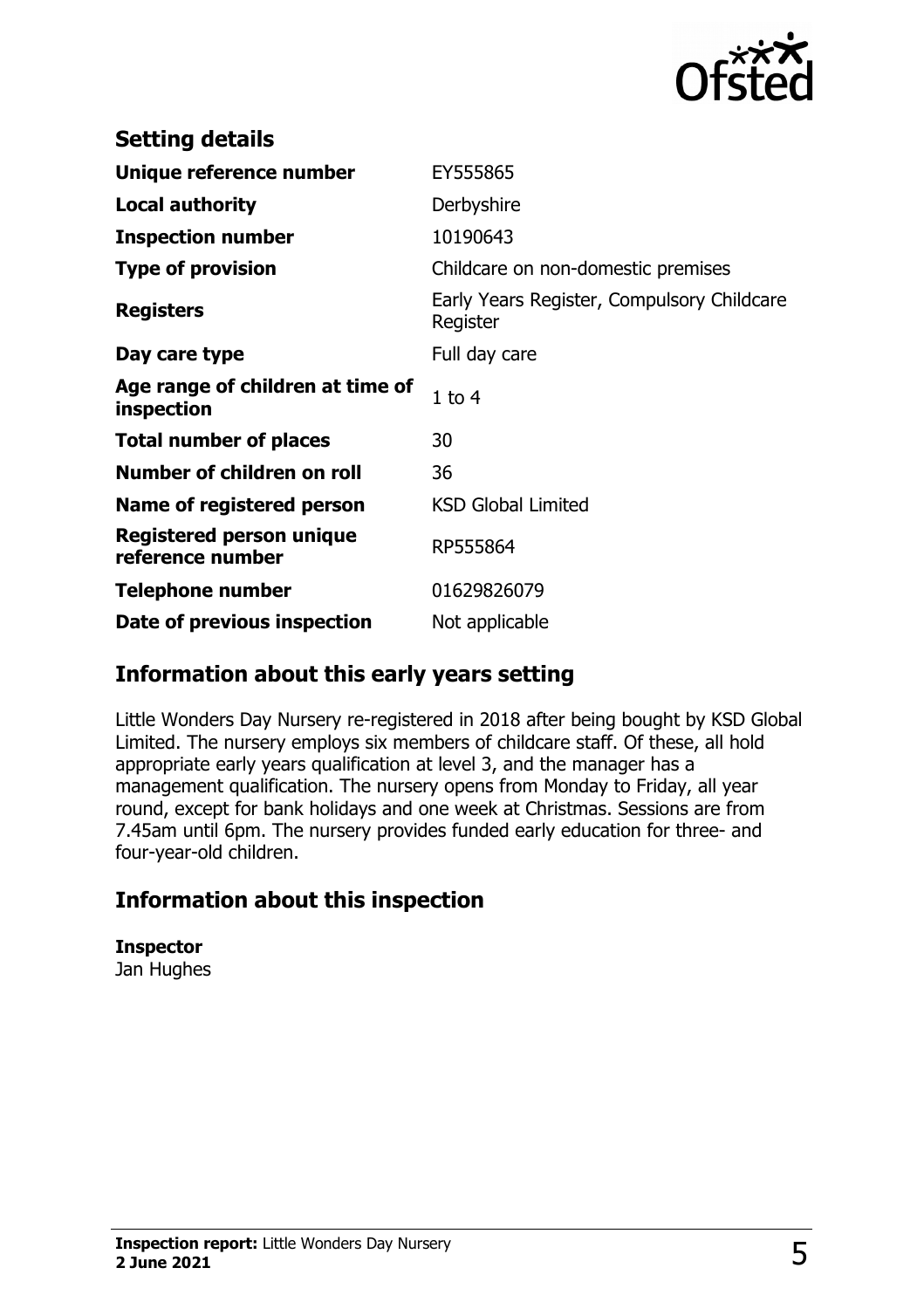

#### **Inspection activities**

- This was the first routine inspection the setting received since 2020-21 COVID-19 pandemic began. The inspector discussed the impact of the pandemic with the setting and has taken that into account in her evaluation of the setting.
- $\blacksquare$  The manager completed a learning walk with the inspector across all areas of the nursery. The manager explained how the early years provision and the curriculum are organised.
- $\blacksquare$  The inspector spoke to the staff and children during the inspection and held discussions with the manager at appropriate times.
- $\blacksquare$  The inspector spoke to parents during the inspection and took into account their views.
- $\blacksquare$  The inspector carried out a joint observation with the manager.
- The inspector reviewed documentation, including staff suitability records.
- $\blacksquare$  The inspector discussed with the manager the nursery development plan for the future, staff supervisions and staff's continuous professional development.

We carried out this inspection under sections 49 and 50 of the Childcare Act 2006 on the quality and standards of provision that is registered on the Early Years Register. The registered person must ensure that this provision complies with the statutory framework for children's learning, development and care, known as the early years foundation stage.

If you are not happy with the inspection or the report, you can [complain to Ofsted.](http://www.gov.uk/complain-ofsted-report)